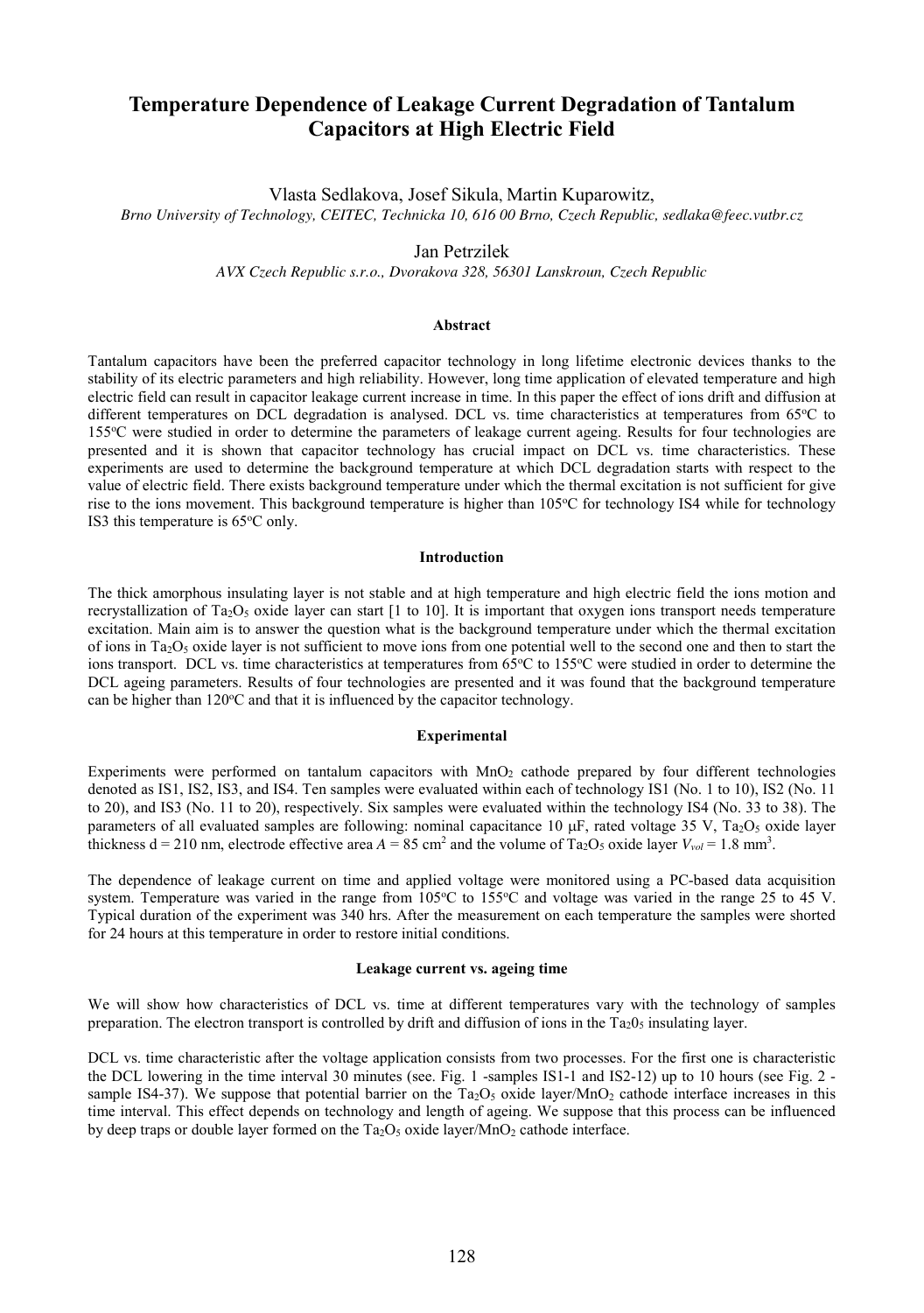The second process is characterised by DCL increase probably due to ions (oxide vacancies) drift/diffusion in Ta<sub>2</sub>O<sub>5</sub> oxide layer. The ions movement results in the decrease of potential barrier on the interface of  $Ta_2O_5$  oxide layer/MnO<sub>2</sub> cathode. The changes induced by this second process are discussed further.



Fig. 1. DCL vs. time for  $U = 25$  V at  $T = 155$  °C during the time interval 2.5 h for samples IS1-1 and IS2-12



Fig. 2. DCL vs. time for  $U = 25$  V at  $T = 155$  °C during the time interval 13 h for sample IS3-15

#### Technology IS1

DCL vs. time characteristic at temperature 155 $\degree$ C for applied voltage  $U = 25$  V for tantalum capacitor IS1-1 is shown in Fig. 3. DCL vs. time characteristic has linear progression at first with a slope 130 pA/s. Second part of the characteristics is described by the exponential stretched law for all samples from technology IS1:

$$
I = I_0 + I_1 (1 - \exp(-t/\tau_1)^n)
$$
 (1)

Where  $I_0$  is DCL value at the beginning of aging,  $I_1$  is a change of DCL and  $\tau_1$  is the time constant. Exponent *n* varies in the interval  $n = 1$  to 0.9. Average value of DCL increases about 4times for all samples of ensemble IS1 during the ageing. The parameters of DCL vs. time dependence fit by equation 1 are shown in Tab. 1.

|           |       |      | TWOL. I I WINNED OF PARAMITENTS IN THE THE WINNED SI TROIT WAS INTO THE TOT TO THE WINNED THAT OF THE UPPER THAT THE |                      |
|-----------|-------|------|----------------------------------------------------------------------------------------------------------------------|----------------------|
| Sample No | 10    | ΄ uΑ |                                                                                                                      |                      |
| IS1-1     | J.478 | 36.6 |                                                                                                                      | 2.38x10 <sup>5</sup> |

Tab. 1 Values of parameters  $I_0$ ,  $I_1$ ,  $n$  and  $\tau$  from eq. 1 for IS1-1 in time interval 340 h

The electron transport is mostly controlled by ions drift from anode to cathode in the  $Ta_2O_5$  insulating layer for samples of technology IS1.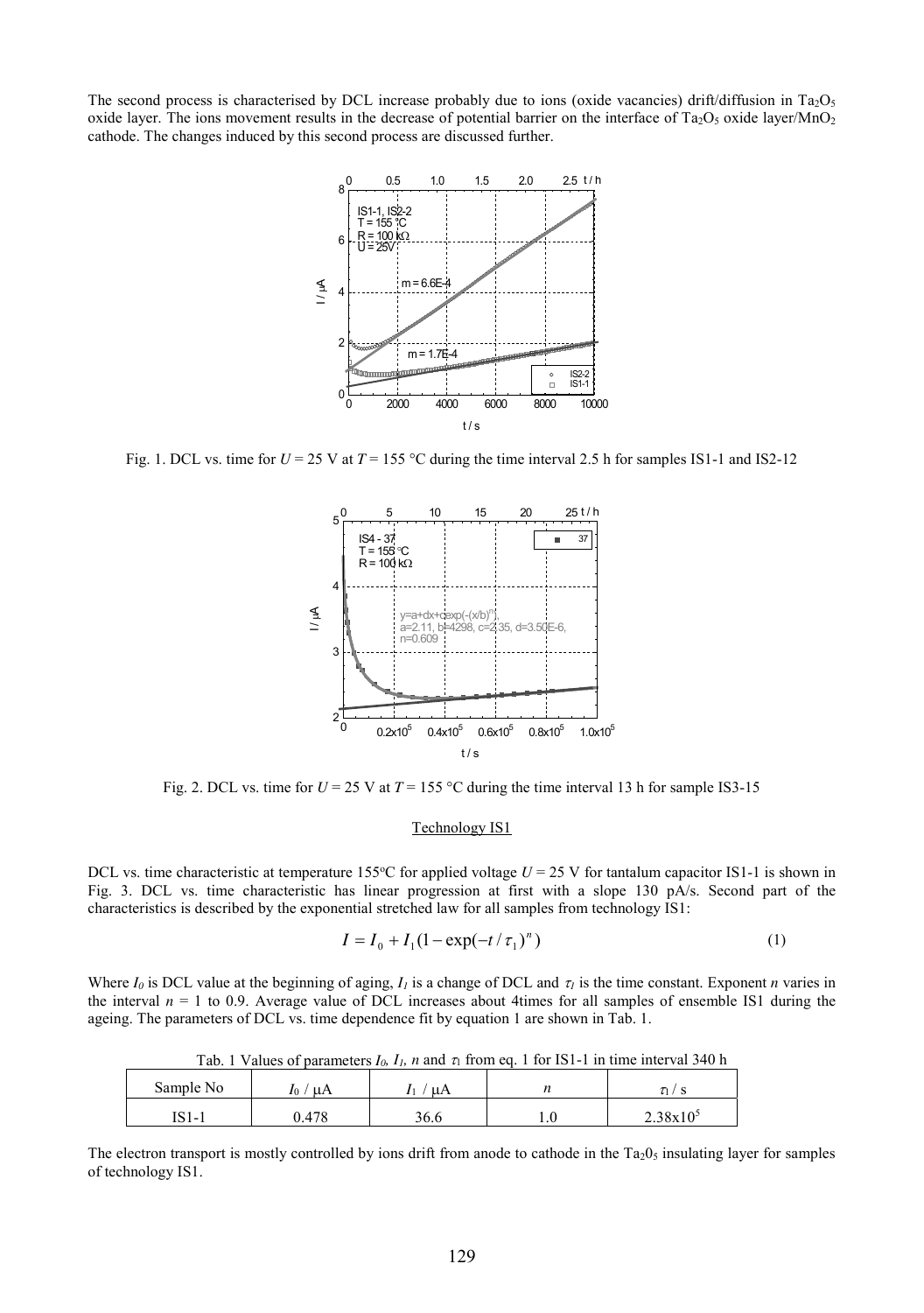

Fig. 3. DCL vs. time for  $U = 25$  V at  $T = 155$  °C during the ageing time interval 340 h for sample IS1-1

#### Technology IS2

DCL vs. time characteristic at temperature 155 $^{\circ}$ C for applied voltage  $U = 25$  V for tantalum capacitor IS1-12 is shown in Fig. 4. The parameters of DCL vs. time dependence fit by equation 1 are shown in Tab. 2.



Fig. 4. DCL vs. time for  $U = 25$  V at  $T = 155$  °C during the ageing time interval 340 h for sample IS2-12

| $140.2$ values of parameters $I/h$ $I/h$ and $I_1$ from eq. 1 for 152 12 in this mean value of $\mu$ |  |      |  |               |  |
|------------------------------------------------------------------------------------------------------|--|------|--|---------------|--|
| Sample No                                                                                            |  |      |  |               |  |
| IS2-12                                                                                               |  | 96.5 |  | $2.95x10^{5}$ |  |

Tab. 2 Values of parameters  $I_0$ ,  $I_1$ , *n* and  $\tau_1$  from eq. 1 for IS2-12 in time interval 340 h

Exponent *n* varies in the interval  $n = 0.7$  to 0.8. Here the electron transport is controlled by both ions drift and diffusion from anode to cathode in the Ta<sub>2</sub>0<sub>5</sub> insulating layer. The average value of DCL increases about 37 times during the ageing of samples of technology IS2.

## Technology IS3

DCL vs. time characteristic at temperature 155 $^{\circ}$ C for applied voltage  $U = 25$  V for tantalum capacitor IS3 – 15 is shown in Fig. 5. Sample IS3 – 15 had the lowest value of DCL during the ageing at temperature  $T = 155^{\circ}$ C within all samples of IS3 technology.

The parameters of DCL vs. time dependence fit by equation 1 are shown in Tab. 3. Exponent *n* is equal to 1 for all samples of technology IS3. Evaluation of DCL vs. time characteristics of samples IS3 shows that potential barrier on Ta2O<sup>5</sup> insulating layer/cathode interface decreases linearly with time of ageing.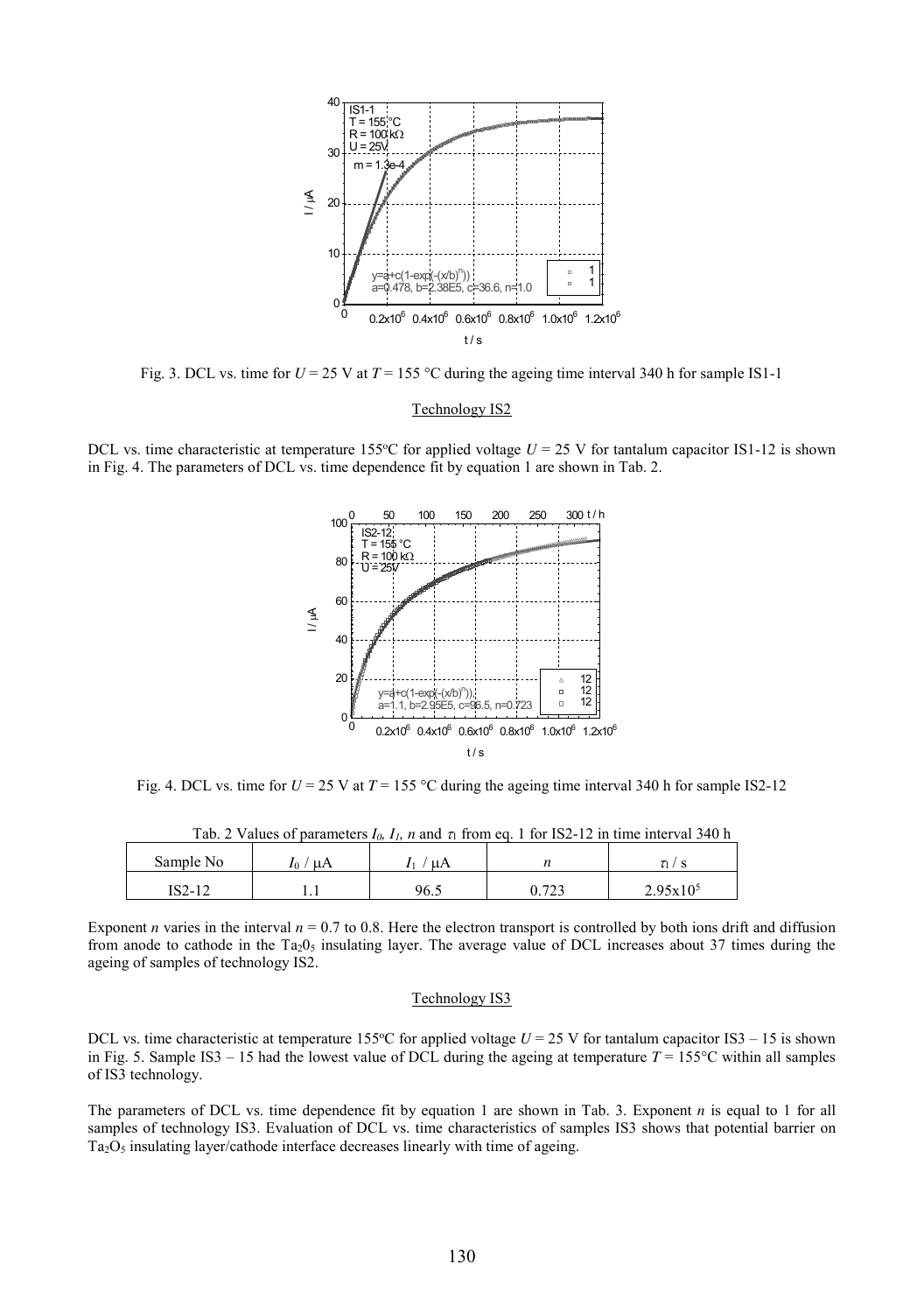Tab. 3 Values of parameters  $I_0$ ,  $I_1$ , n and  $\tau_1$  from eq. 1 for IS3-15 in time interval 340 h

| Sample No | μA<br>$I_0$ | μA                  |     |             |
|-----------|-------------|---------------------|-----|-------------|
| $IS3-15$  |             | $\Lambda$<br>. . ⊤∠ | 1.V | $QQ7_v10^5$ |



Fig. 5. DCL vs. time for  $U = 25$  V at  $T = 155^{\circ}$ C during the ageing time interval 340 h for sample IS3-15

The value of time constant  $\tau_1$  decreases for increasing value of DCL at the beginning of ageing. The samples with higher value of DCL before ageing exhibit lower relative change of DCL during ageing (ratio  $I_1 / I_0$ ).



Fig. 6. Bar chart diagram of DCL for applied voltage  $U = 25$  V at  $T = 155^{\circ}$ C for ensemble IS3

There is homogeneous distribution of oxygen vacancies in  $Ta_2O_5$  insulating layer before ageing and then theirs drift motion is dominant. It is the first experimental result which shows that the ageing is controlled by drift of oxygen vacancies only during the time interval of 340 hrs at temperature 155°C. DCL reaches saturation value after 3 time constants which is after about 400 h.

Effect of ageing on DCL for applied voltage  $U = 25$  V at temperature  $T = 155^{\circ}\text{C}$  of all samples of technology IS3 is shown in Fig. 6.

Average value of DCL before ageing is  $I_{\alpha\beta} = 0.60 \mu A$ . DCL increases during ageing the average value after the ageing is  $I_{\text{avA}} = 2.40 \, \mu\text{A}$ . Average value of DCL increases 4times during the ageing for time interval 340 h.

## Technology IS4

DCL vs. time characteristic at temperature 155 °C for applied voltage  $U = 25$  V for tantalum capacitor IS4-37 is shown in Fig. 7. The parameters of DCL vs. time dependence fit by equation 1 are shown in Tab. 4. Exponent *n* varies in the interval  $n = 0.75$  to 0.85 for all samples of technology IS4. The value of time constant is of the same order as for ensembles IS1 to IS3.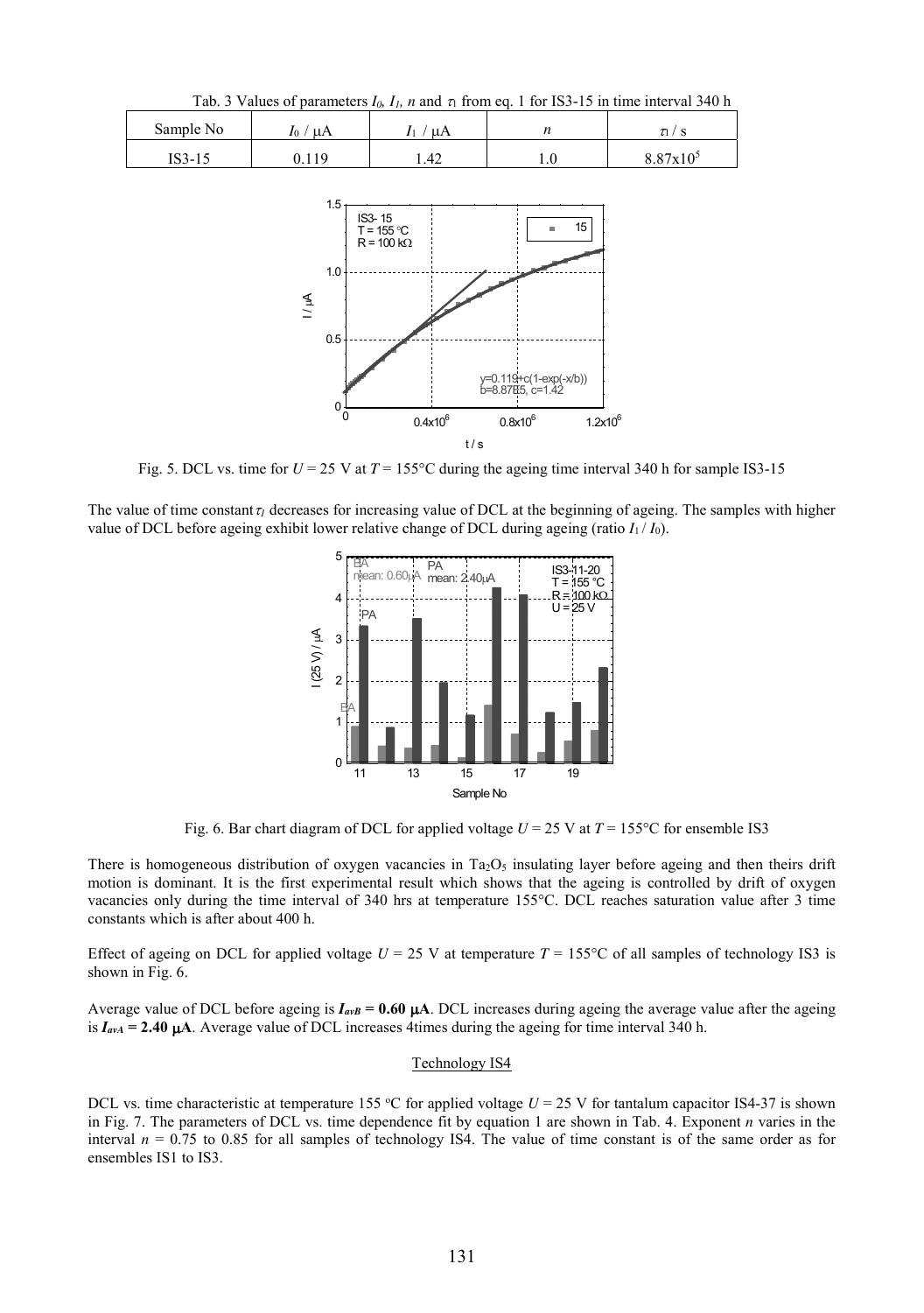

Fig. 7. DCL vs. time for  $U = 25$  V at  $T = 155$  °C during the ageing time interval 340 h for sample IS4-37

| Sample No | -uA<br>$I_{0}$ / | иA |       |               |
|-----------|------------------|----|-------|---------------|
| IS4-37    | 2.26             |    | 0.818 | $4.08x10^{5}$ |

|  | Tab. 4 Values of parameters $I_0$ , $I_1$ , n and $\tau_1$ from eq. 1 for IS4-37 in time interval 340 h |  |
|--|---------------------------------------------------------------------------------------------------------|--|
|  |                                                                                                         |  |

It need to be highlighted, that samples of technology IS4 exhibited high decrease of leakage current within initial 10 hours of ageing (see Fig. 2). Considering both discussed processes the values of DCL of ensemble IS4 are lower past ageing for 340 hrs than before the ageing as is shown in bar chart diagram in Fig. 8.



Fig. 8. Bar chart diagram of DCL for applied voltage  $U = 25$  V at  $T = 155^{\circ}$ C for ensemble IS4

Average value of DCL before ageing is  $I_{a\nu}B = 5.21 \mu A$ , while after the ageing for time interval 340 h it is  $I_{\text{avA}} = 3.77 \mu A$ .

# **Effect of temperature and electric field on leakage current vs. time characteristic**

Ions transport in Ta<sub>2</sub>O<sub>5</sub> oxide layer is influenced by the temperature excitation, value of electric field and ions gradient concentration. Aim of these experiments is to show that exist background temperature at which the temperature excitation of ions is not sufficient to release them from the bound states - potential wells. In this case ions are at rest even in high electric field and for high ions concentration gradient.

#### Influence of Temperature on DCL vs. Time Characteristic for Applied Voltage *V* = 25V

The measurements on ensemble IS4 was performed for temperatures 105°C, 125°C, 145°C and 155 °C, respectively, for applied voltage  $U = 25$  V (see Fig. 9).

DCL vs. time characteristics can be fitted for temperatures 145°C and 155°C by equation 1, and for temperatures 105°C and 125°C the characteristics can be fitted by equation: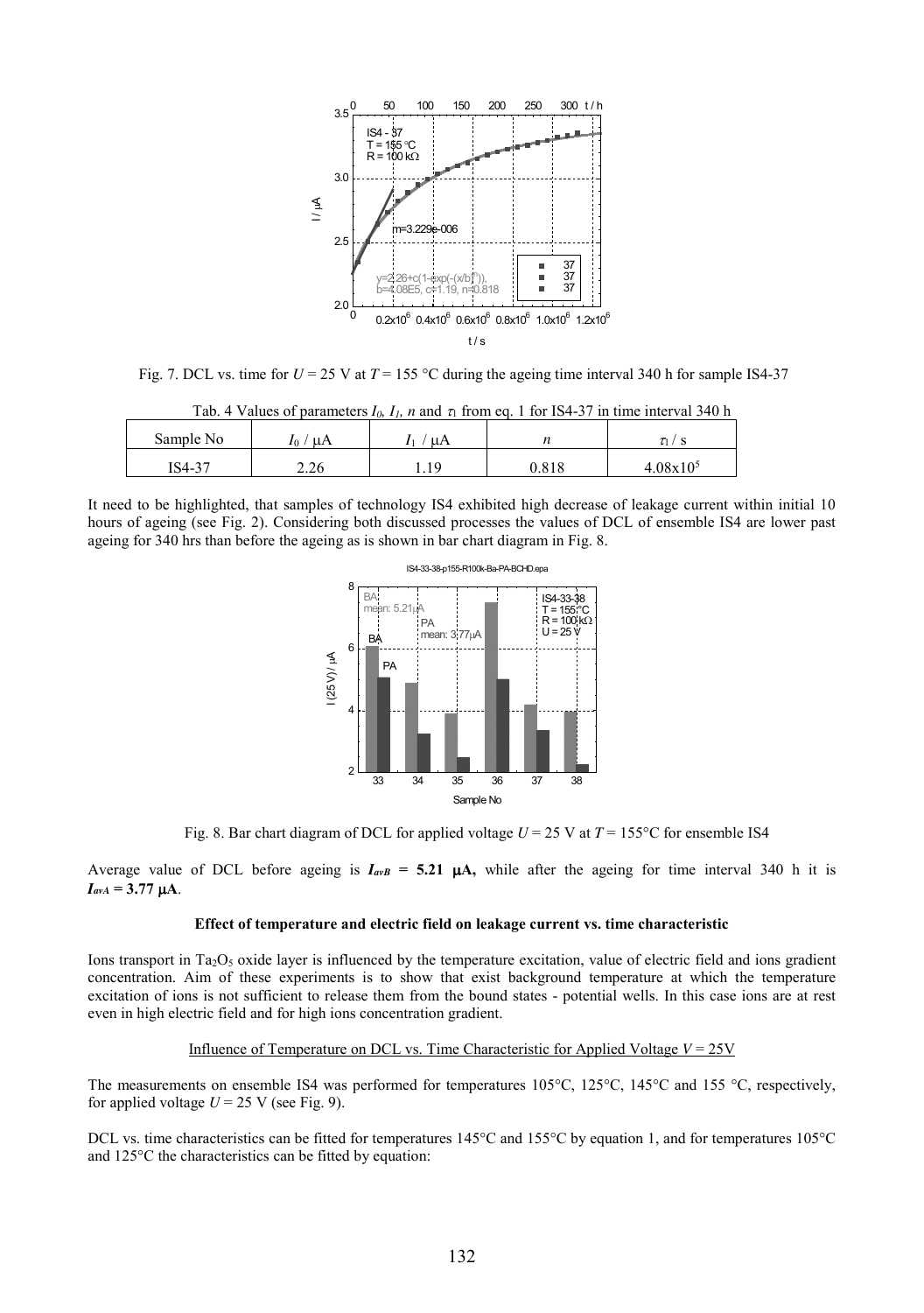$$
I = I_0 + Dt \tag{2}
$$

Where  $I_0$  is leakage current for  $t = 0$  s and  $D = dI/dt$  is the slope of DCL vs. time dependence. Fitting parameters are given in Tab. 5.



Fig. 9. DCL vs. time for  $U = 25$  V at  $T = 105$ , 125, 145 and 155 °C during the ageing time interval 340 h for sample IS4-37

| Sample | Temperature $\sqrt{\ }$ °C | $I_0/\mu A$ | $^{\prime}$ µA | $\boldsymbol{n}$ | $\tau_1$ / s         | $D/\mu\text{As}^{-1}$  |
|--------|----------------------------|-------------|----------------|------------------|----------------------|------------------------|
| IS4-37 | 105                        | 0.435       |                |                  |                      | $-4.84 \times 10^{-8}$ |
|        | 125                        | 0.826       |                |                  |                      | $-2.11 \times 10^{-8}$ |
|        | 145                        | 1.69        | 0.53           | 0.866            | $1.54x10^{6}$        |                        |
|        | 155                        | 2.26        | 1.19           | 0.818            | 4.08x10 <sup>5</sup> |                        |

Tab. 5. Values of parameters  $I_0$ ,  $I_1$ , n and  $\tau_1$  for IS4-37 in time interval 340 h

# Leakage current vs. applied voltage at temperature 125°C

Similar experiment was performed for selected samples of all technologies in the time interval 340 hrs at temperature  $125^{\circ}$ C (see Fig. 10 and Tab. 6). Ions in these samples have the same thermal excitation energy and they are subjected to the same electric field. It is shown here that technology can influence the depth of ion potential well in  $Ta_2O_5$  oxide layer.



Fig. 10. DCL vs. time at *U* = 25 V and *T* = 125 °C in time interval 340 h for samples IS1-5, IS2-12, IS3-20 and IS4-37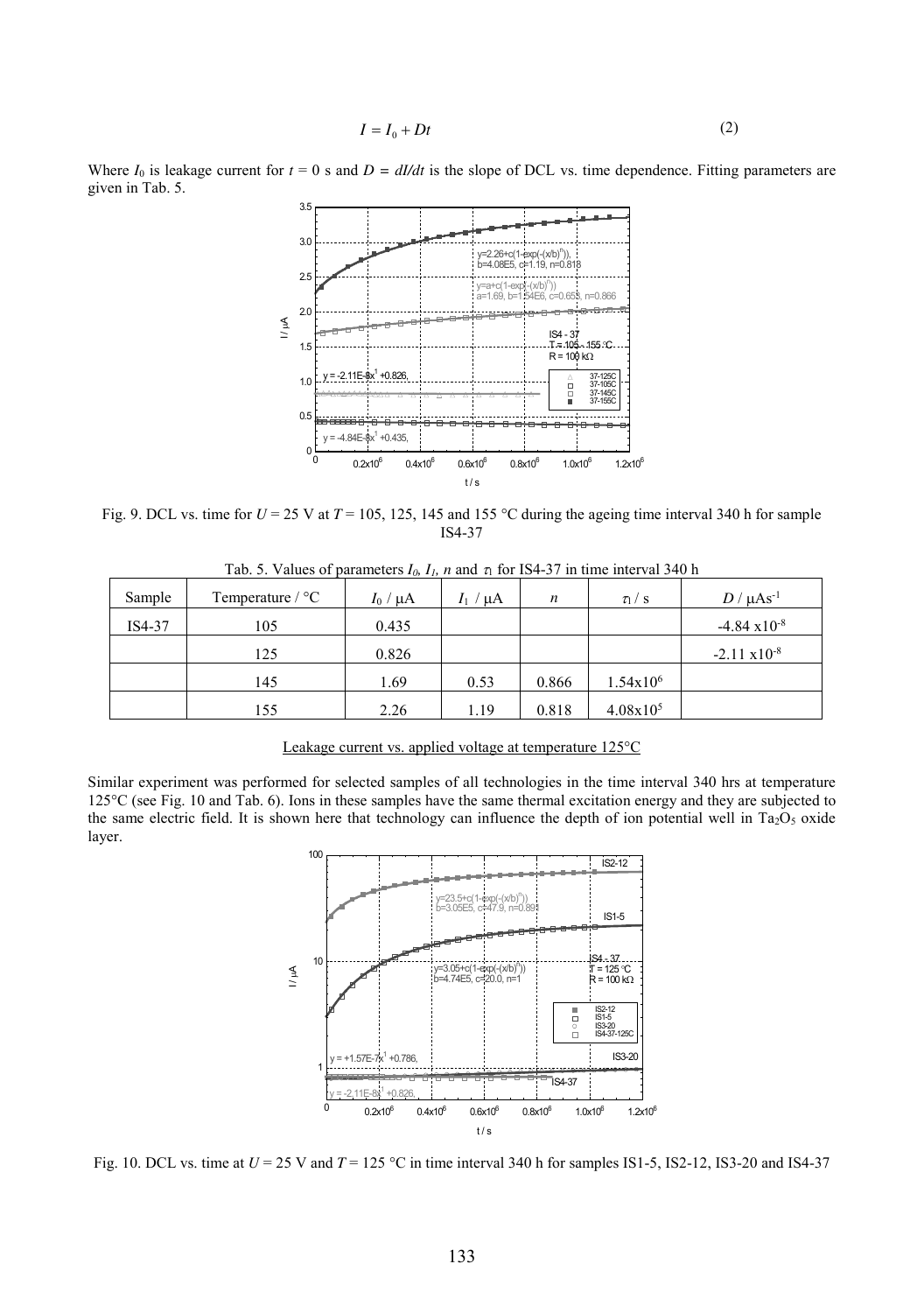| $-1/2$ $-1/3$ $-1/2$ $-1/2$ $-1/2$ $-1/2$ $-1/2$ $-1/2$ |                 |               |      |                      |                        |  |
|---------------------------------------------------------|-----------------|---------------|------|----------------------|------------------------|--|
| Sample                                                  | $I_0$ / $\mu$ A | $I_1 / \mu A$ | n    | $\tau_1/s$           | $D/\mu\text{As}^{-1}$  |  |
| $IS1-5$                                                 | 3.05            | 20.0          |      | $4.74 \times 10^{5}$ |                        |  |
| $IS2-12$                                                | 23.5            | 47.9          | 0.89 | $3.05 \times 10^5$   |                        |  |
| $IS3-20$                                                | 0.786           |               |      |                      | $+1.57 \times 10^{-7}$ |  |
| IS4-37                                                  | 0.826           |               |      |                      | $-2.11 \times 10^{-8}$ |  |

Tab. 6. Values of parameters  $I_0$ ,  $I_1$ ,  $n$  and  $n$  for temperature 125<sup>o</sup>C in time interval 340 h

DCL slightly decreases with time for technology IS4 while DCL increase with very low slope is observed for technology IS3. DCL increases with time of ageing according to exponential stretched law with exponent *n* = 0.9 to 1 for both technology IS1 and IS2. Time constants are of the order  $1 \times 10^5$  s.

#### Influence of Electric Field on DCL vs. Time Characteristic for Temperature 105°C

The effect of electric field on the DCL vs time characteristic for fixed temperature is shown in Fig. 11 for ageing time interval 170 h. Here the results measured on sample IS3-15 are shown. All the experiments were done on temperature 105°C. Applied voltage was changed from 25 V to 45 V. When electric field is applied then the ions - oxygen vacancies move in the direction of electric field due to that potential wells are effectively lowered. The higher is electric field the higher change of DCL value.



Fig. 11. DCL vs. time for applied voltage  $U = 25$  to 45 V and  $T = 105$  °C during time interval 170 h for IS3-15

| $100.7.$ The mass of parameters $P_0, P_1, V$ and $D$ for $100.10$ . The mine more variative mis- |             |               |              |                       |  |  |
|---------------------------------------------------------------------------------------------------|-------------|---------------|--------------|-----------------------|--|--|
| Voltage/V                                                                                         | $I_0/\mu A$ | $I_1 / \mu A$ | $\tau_l$ / s | $D/\mu\text{As}^{-1}$ |  |  |
| 25                                                                                                | 0.0973      |               |              | $1.12x10^{-8}$        |  |  |
| 35                                                                                                | 0.724       | 0.661         | $1.01x10^6$  |                       |  |  |
| 40                                                                                                | 1.37        | 2.77          | $2.15x10^6$  |                       |  |  |
| 45                                                                                                | 2.68        | 3.34          | $7.29x10^5$  |                       |  |  |

| Tab. 7. Values of parameters $I_0$ , $I_1$ , $\tau$ and D for IS3-15 in time interval 170 hrs |  |  |  |  |
|-----------------------------------------------------------------------------------------------|--|--|--|--|
|-----------------------------------------------------------------------------------------------|--|--|--|--|

Values of parameters  $I_0$ ,  $I_1$ ,  $\tau_1$  and *D* for IS3-15 in time interval 170 hrs are in Tab. 7. Background temperature is for this sample lower than 105°C. DCL slightly increases with time of ageing for applied voltage 25 V while for voltage 30 to 45 V exponential increase according to eq. 2 is observed.

Results measured on sample IS4-37 show, that technology 4 has higher background temperature than 105°C. Thermal energy at temperature 105°C is not sufficient for the excitation of ions from potential wells at higher applied voltage up to 45 V (1.5 of rated voltage) and then DCL is constant or slightly decreases with time of ageing (see Fig 12).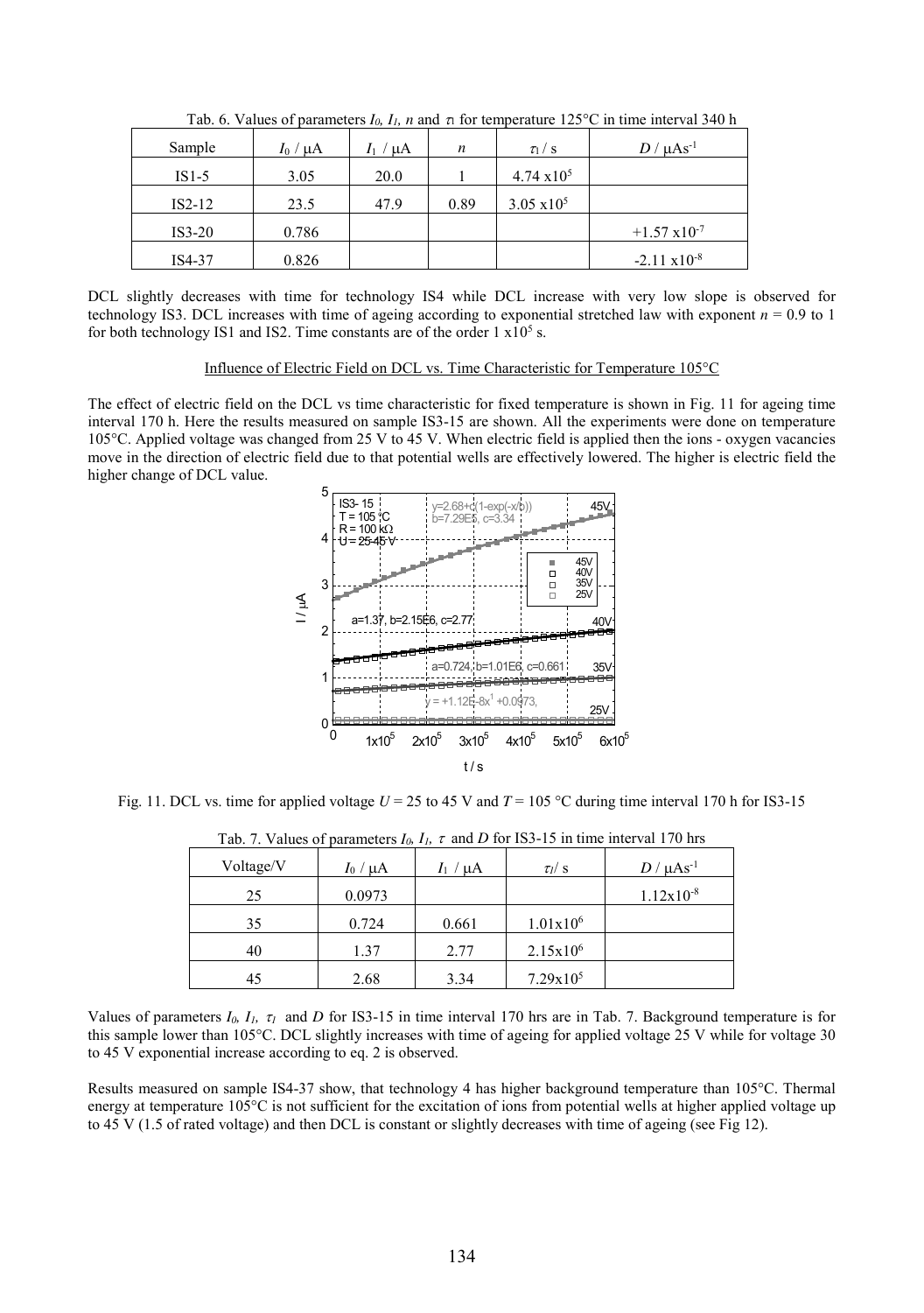Results measured on sample IS3-15 show, that technology T3 has background temperature about 65°C (see Fig 13). DCL for temperature  $T = 65 \degree C$  decreases with slope -4.11x10<sup>-7</sup> $\mu$ A/s while for temperature  $T = 85 \degree C$  increases with the slope  $4.45x10^{-7}$ uA/s.



Fig. 12. DCL vs. time for applied voltage  $U = 25$  to 45 V and  $T = 105$  °C during time interval 170 h for IS4-37



Fig. 13. DCL vs. time for applied voltage  $U = 45$  V and  $T = 65$  to 105 °C during time interval 140 h for IS3-15

#### **Conclusions**

DCL vs. time characteristic after the voltage application consists from two processes. For the first one is characteristic the DCL lowering in the time interval 30 minutes up to 10 hours. We suppose that potential barrier on the  $Ta_2O_5$  oxide layer/MnO<sub>2</sub> cathode interface increases in this time interval. We suppose that this process can be influenced by deep traps or double layer formed on the Ta<sub>2</sub>O<sub>5</sub> oxide layer/MnO<sub>2</sub> cathode interface. The second process is characterised by DCL increase probably due to ions (oxide vacancies) drift/diffusion in Ta<sub>2</sub>O<sub>5</sub> oxide layer. Both absolute and relative increase of DCL value depends on the capacitor technology. Determined relative increase of DCL varies from 4times (technology IS3) up to 37 times (technology IS2). Capacitors of technology IS4 exhibited high decrease of leakage current within initial 10 hours of ageing due to the first mentioned process. Considering both discussed processes the values of DCL of ensemble IS4 are lower past ageing than before the ageing. Ions transport in Ta<sub>2</sub>O<sub>5</sub> oxide layer is influenced by the temperature excitation, value of electric field and ions gradient concentration. There exists background temperature at which the temperature excitation of ions is not sufficient to release them from the bound states - potential wells. In this case ions are at rest even in high electric field and for high ions concentration gradient. Background temperature depends on the technology. It is lower than 105°C for technology IS3 while higher than 105°C for technology IS4. For the technology IS3 the background temperature is as low as 65°C.

#### **Acknowledgments**

Research was financially supported by the European Centre of Excellence CEITEC CZ.1.05/1.1.00/02.0068.